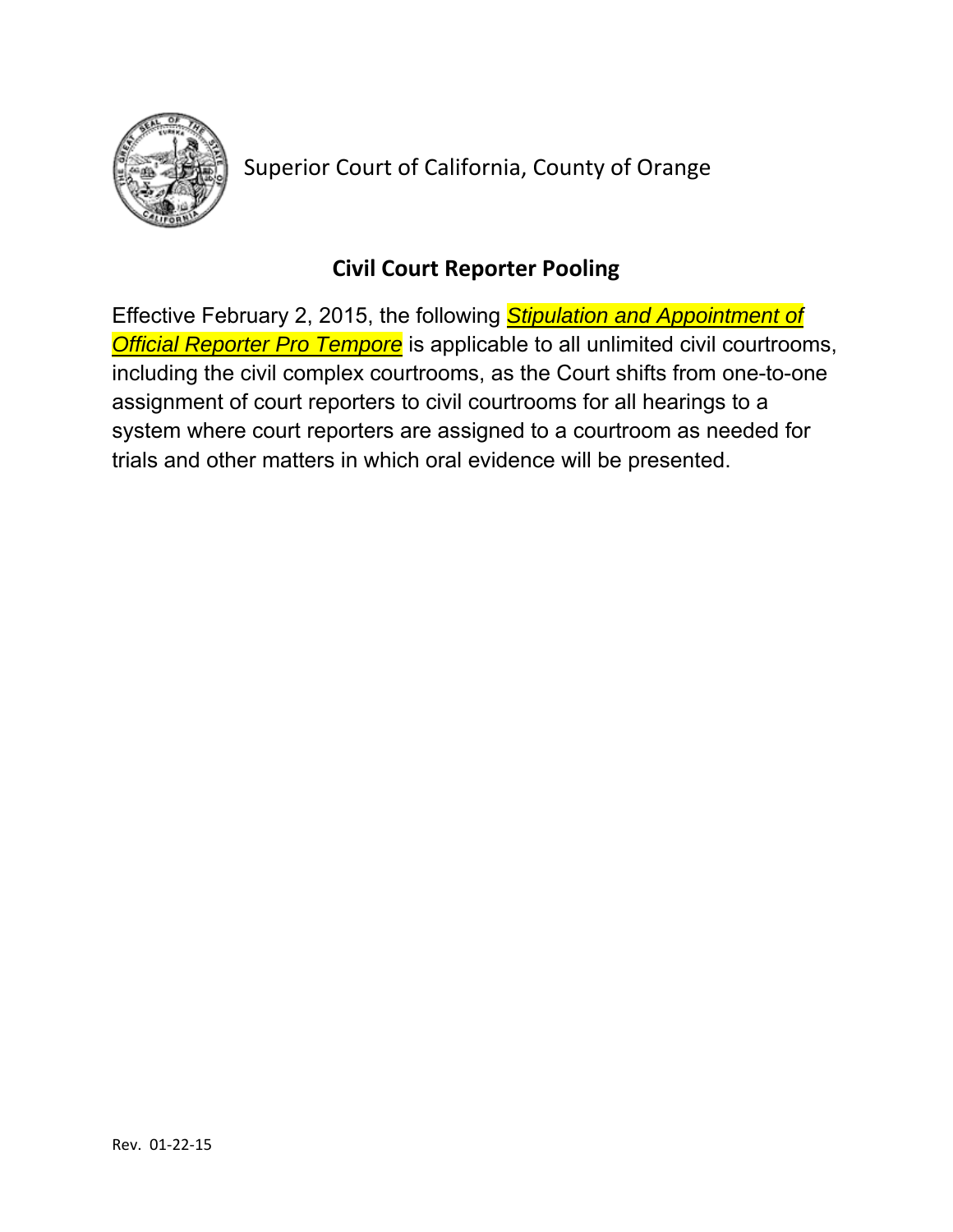| ATTORNEY OR PARTY WITHOUT ATTORNEY (Name & Address):                                                                                                                                                                                                                                                                                                                                                                                                                        | FOR COURT USE ONLY             |  |  |
|-----------------------------------------------------------------------------------------------------------------------------------------------------------------------------------------------------------------------------------------------------------------------------------------------------------------------------------------------------------------------------------------------------------------------------------------------------------------------------|--------------------------------|--|--|
| Telephone No.:<br>E-Mail Address (Optional):<br>ATTORNEY FOR (Name):                                                                                                                                                                                                                                                                                                                                                                                                        | Fax No. (Optional):<br>Bar No: |  |  |
| SUPERIOR COURT OF CALIFORNIA, COUNTY OF ORANGE<br><b>JUSTICE CENTER:</b><br>Central - 700 Civic Center Dr. West, Santa Ana, CA 92701-4045<br>Civil Complex Center - 751 W. Santa Ana Blvd., Santa Ana, CA 92701-4512<br>Harbor - 4601 Jamboree Rd., Newport Beach, CA 92660-2595<br>Lamoreaux - 341 The City Drive, Orange, CA 92868-3205<br>North - 1275 N. Berkeley Ave., P. O. Box 5000, Fullerton, CA 92838-0500<br>West - 8141 13th Street, Westminster, CA 92683-4593 |                                |  |  |
| PLAINTIFF / PETITIONER:<br>DEFENDANT / RESPONDENT:                                                                                                                                                                                                                                                                                                                                                                                                                          |                                |  |  |
| STIPULATION AND APPOINTMENT OF OFFICIAL                                                                                                                                                                                                                                                                                                                                                                                                                                     | <b>CASE NUMBER:</b>            |  |  |
| <b>REPORTER PRO TEMPORE</b>                                                                                                                                                                                                                                                                                                                                                                                                                                                 |                                |  |  |

**1. All reporters who are not on the** *Court-Approved List of Official Reporters Pro Tempore ("List")* **must complete this stipulation in advance of the proceeding. Stipulations must be e-filed with the court at least 5 days prior to the hearing (or filed with the clerk's office at least 5 days prior to the hearing if the party has obtained a waiver from e-filing), though the reporter may wait until the day of the hearing to sign the Stipulation.** 

# **2. Reporter Information**

| Name          | License No: | <b>Expiration Date</b> | <b>CAT Software</b> |  |
|---------------|-------------|------------------------|---------------------|--|
| Bus. Address: |             |                        |                     |  |
| Tel. No.:     | Email:      |                        |                     |  |

# **3. Constitutional Oath of Office**

I, 1. The solemnia state of the solemnia swear (or affirm) that I will support and defend the Constitution of the United States and the Constitution of the State of California against all enemies, foreign and domestic; that I will bear true faith and allegiance to the Constitution of the United States and the Constitution of the State of California; that I take this obligation freely without any mental reservation or purpose of evasion; and that I will well and faithfully discharge the duties upon which I am about to enter.

#### **4. Court Reporter Agreement**

By signing this agreement and accepting the appointment as an official reporter pro tempore for this proceeding, I take and subscribe to the constitutional oath of office above, and confirm and agree that: (1) I have a valid, current California Certified Shorthand Reporter License. (2) I am not a current Orange County Superior Court employee. (3) I will maintain current contact information with the Court Reporter Services Office of the court. (4) I am in good standing with the Court Reporters Board of California. (5) All fees for reporting services, including appearance, transcript, and realtime fees, are the responsibility of the part(ies) who arranged for my services and may not be charged to the court. (6) I will comply with all statutes and rules applicable to official reporters pro tempore, including the duty to timely prepare transcripts, including those for appeal, in the required form. (7) I will demonstrate the highest standards of ethics and impartiality in the performance of my duties. (8) I will comply with the court's requirements as stated in the *Privately-Retained Court Reporter Policy*, including those regarding uploading electronic notes within 48 hours of the date of the proceedings except in extenuating circumstances and as approved in advance by Court Reporter and Interpreter Services management. (9) I will follow directions from the court, and be subject to the jurisdiction of the court, to the same extent as an official reporter. (10) I will inform the court and parties prior to the use of an audio recording device. (11) I will be available for read-back of notes within 30 minutes of the Court's request. (12) If I provide realtime reporting and/or other litigation support (e.g. LiveNote) services I am responsible for providing the cable connection or configuring the Bluetooth receiver.